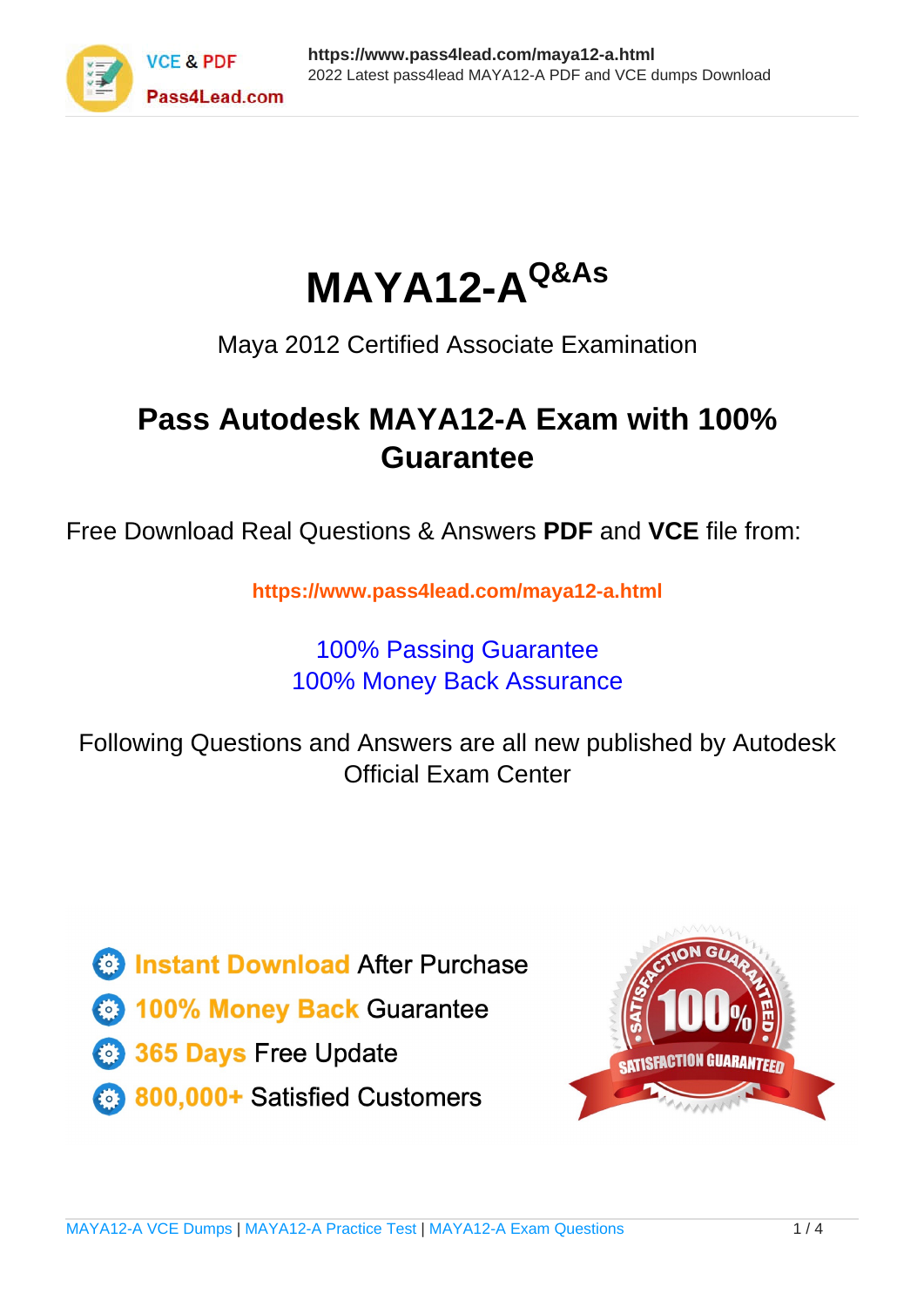

#### **QUESTION 1**

What is meant by \\'sampling\\'?

- A. The amount of Rendering Layers to be calculated in an image
- B. The amount of times the software will examine different areas of a pixel
- C. The number of photons that get emitted into the scene.
- D. None of the above

Correct Answer: C

Reference:

http://books.google.com.pk/books?id=Kzjnv9kKHKECandpg=PA106andlpg=PA106anddq=maya+ sampling+is+number +of+photons+that+get+emitted+into+the+sceneandsource=blandots=B85uBPvw2andsig=XR5SFS0\_hPjAXjha2dhlgrdR 1jQandhl=enandsa=Xandei=4Yr7Tt3oPIeF4gSlnsiN CAandved=0CDwQ6AEwBQ#v=onepageandqandf=false (first paragraph)

#### **QUESTION 2**

Which of the following BEST describes the Blend Shape deformer? The Blend Shape deformer...

A. creates a joint system based on the topology of the surface

B. Blend shape deformers let you change the shape of one object into the shapes of other objects.

C. is a special object you use to control the deformation effects of rigid skinning.

D. lets you manually sculpt NURBS, polygons, or Subdivision surfaces quickly with the stroke of a brush

Correct Answer: B

Reference: www.autodesk.com/global/docs/maya2012/en\_us/index.html Search Phrase: Blend Shape Deformer (300: Blend Shape deformer)

#### **QUESTION 3**

To control a Soft Body simula-tion that is out of hand, you can...

- A. use Springs to control the simulation if it gets erratic
- B. use a Pin Constraint to \\'pin down\\' the particles that act erratically during the simulation
- C. use an nDynamics solver to control the simulation
- D. use rigid bodies and converts them to soft bodies.

### Correct Answer: B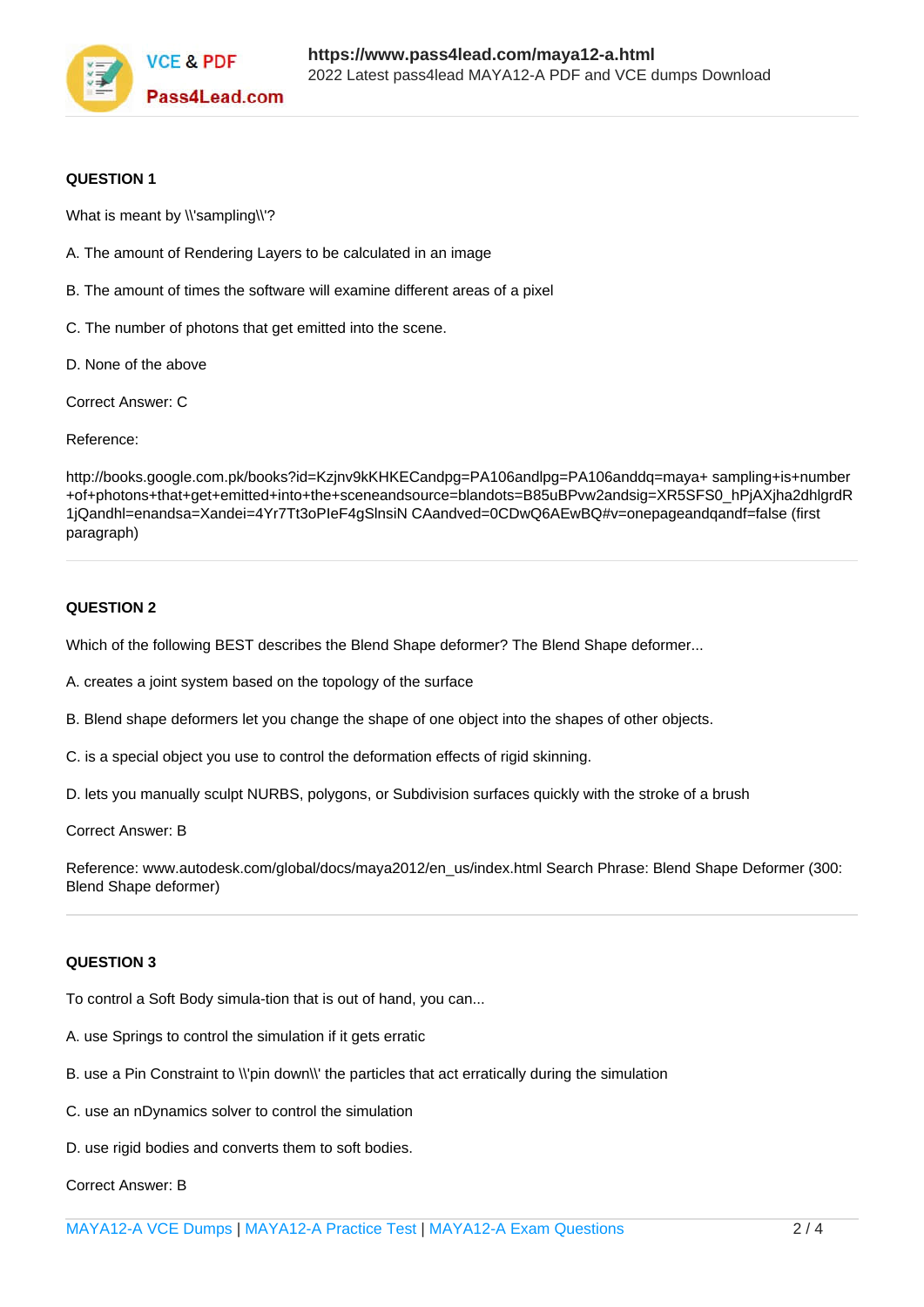

#### **QUESTION 4**

What modes can you work in when modeling with Subdivision surfaces?

- A. Polygon mode and NURBS mode
- B. Standard mode and Polygon mode.
- C. Standard mode and Coarser mode.
- D. NURBS mode and Component mode.
- Correct Answer: B

Reference:

http://download.autodesk.com/us/maya/2010help/index.html?url=Subdivision\_surfaces\_ov erview\_Standard\_mode\_and\_polygon\_proxy\_mode.htm,topicNumber=d0e247193

#### **QUESTION 5**

Which attribute is used to control the number of specular highlights that appear on a rendered object?

- A. Emit Specular
- B. Define Specular
- C. Illuminates by Default
- D. None of the above.

Correct Answer: A

[MAYA12-A VCE Dumps](https://www.pass4lead.com/maya12-a.html) [MAYA12-A Practice Test](https://www.pass4lead.com/maya12-a.html) [MAYA12-A Exam Questions](https://www.pass4lead.com/maya12-a.html)